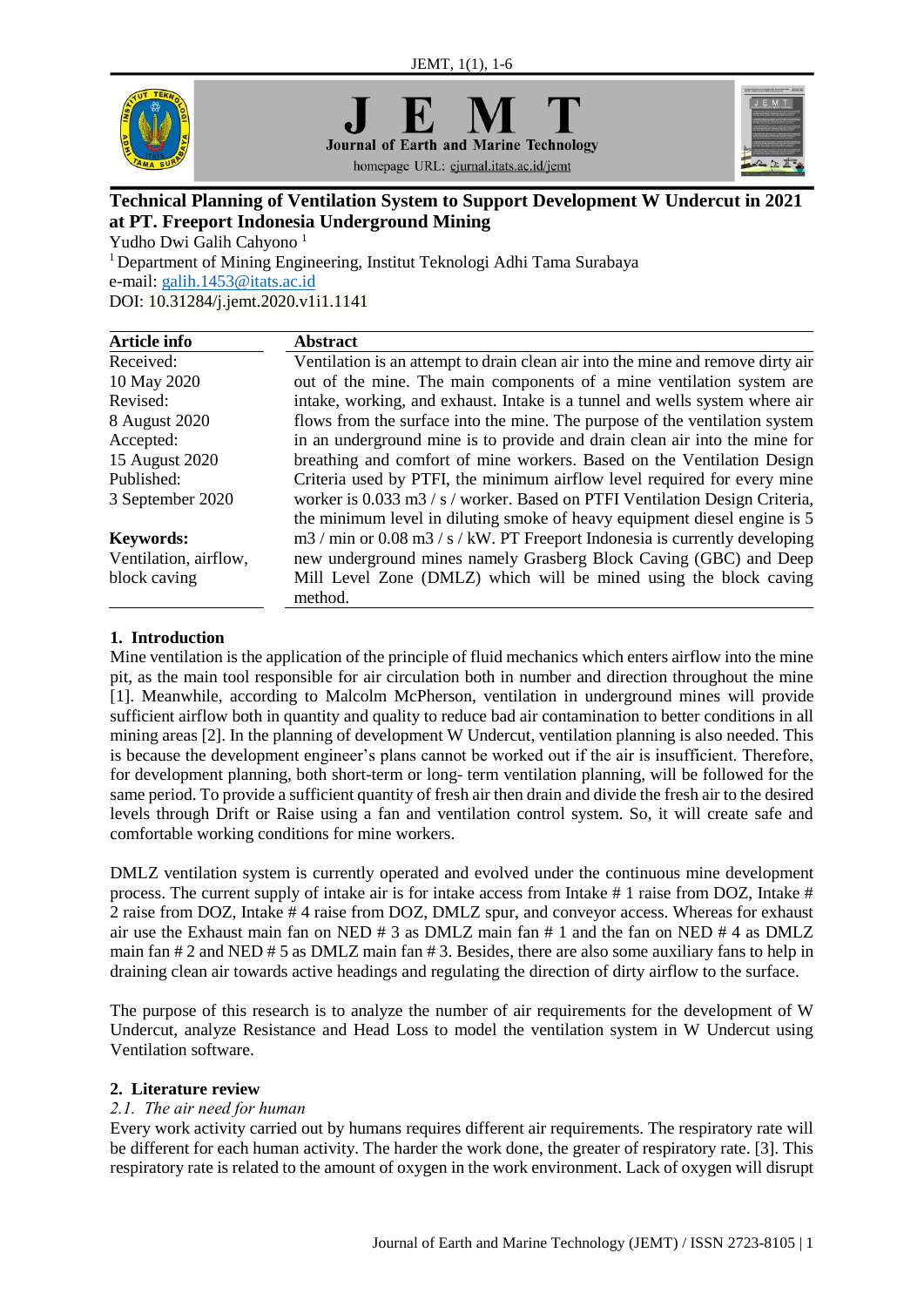the respiratory rate. The physiological effects of this oxygen deprivation vary, among others, if the oxygen content is 17%, the respiratory rate will increase, 15% will feel dizzy, 13% will lose consciousness, and the most severe is convulsions to death if the oxygen content is 6% [4].

#### *2.2. Resistance series of mine ventilation*

There are two types of resistance calculations in Airflow Systems used in underground mining, namely:

## *2.2.1. Series ventilation*

 $R_{eq}$  = Equivalent resistance of a series network is the sum of all resistances of each airway. So the general equation: Eq (1)

 $R_{ser} = R_1 + R_2 + R_3 + \cdots$ Note:  $Rser = series circuit$  $R_1$ ,  $R_2$ ,  $R_3$ , = series 1 and so on

## *2.2.2. Parallel ventilation.*

In mine ventilation, this practice is called partition and branching. There are two forms of separation, including natural separation which occurs when air quantity is divided between parallel branches by itself without regulation. And controlled separation occurs when the specified quantity of air is drained through each of the parallel branches by regulation. According to Kirchhoff's first law, a general equation can be written as follows: Eq (2)

 $Q_{\text{tot}} = Q_1 + Q_2 + Q_3 + \cdots$ Note:  $Q_{\text{tot}} = \text{total air debt}$  $Q_1$ ,  $Q_2$ ,  $Q_3$  = air debit at the branching

So when the airways are arranged in parallel type, the total amount of airflow is the sum of air flowing through individual airways. According to Kirchhoff's second law, it shows that the head losses for parallel airways are the same. Eq (3)

 $HL = H_1 = H_2 = H_3 = \cdots$ Note: HL = Total Head Loss  $H_1, H_2, H_3, \ldots$  = Head loss in branching

When the airways and others are arranged in parallel type, the resistance equation can be calculated by Eq  $(4)$ 

$$
\frac{1}{\sqrt{R_{par}}} = \frac{1}{\sqrt{R_1}} + \frac{1}{\sqrt{R_2}} + ... + \frac{1}{\sqrt{R_n}}
$$
  
Note :  
R<sub>par</sub> = parallel air resistance

 $R_1$ ,  $R_2$ ,  $R_n$  = resistance in branching

## *2.3. Mining airways resistance*

Air pressure and the quantity of airflow are related to find the resistance value. The resistance of ventilation is the value of resistance experienced by the flow of ventilation air inside the underground mine [5]. As long as the airways have not changed (has a fixed roughness, length, area, and perimeter), the resistance in the airways is constant. So, the correlation between air pressure and the quantity of airflow is formulated with the equation R: Resistance (Ns<sup>2</sup>/m<sup>8</sup>) P = Pressure (Pa) and Q = Air Quantity (cfm or  $m^3/$  s) Eq (5)

$$
R=\frac{P}{Q^2}
$$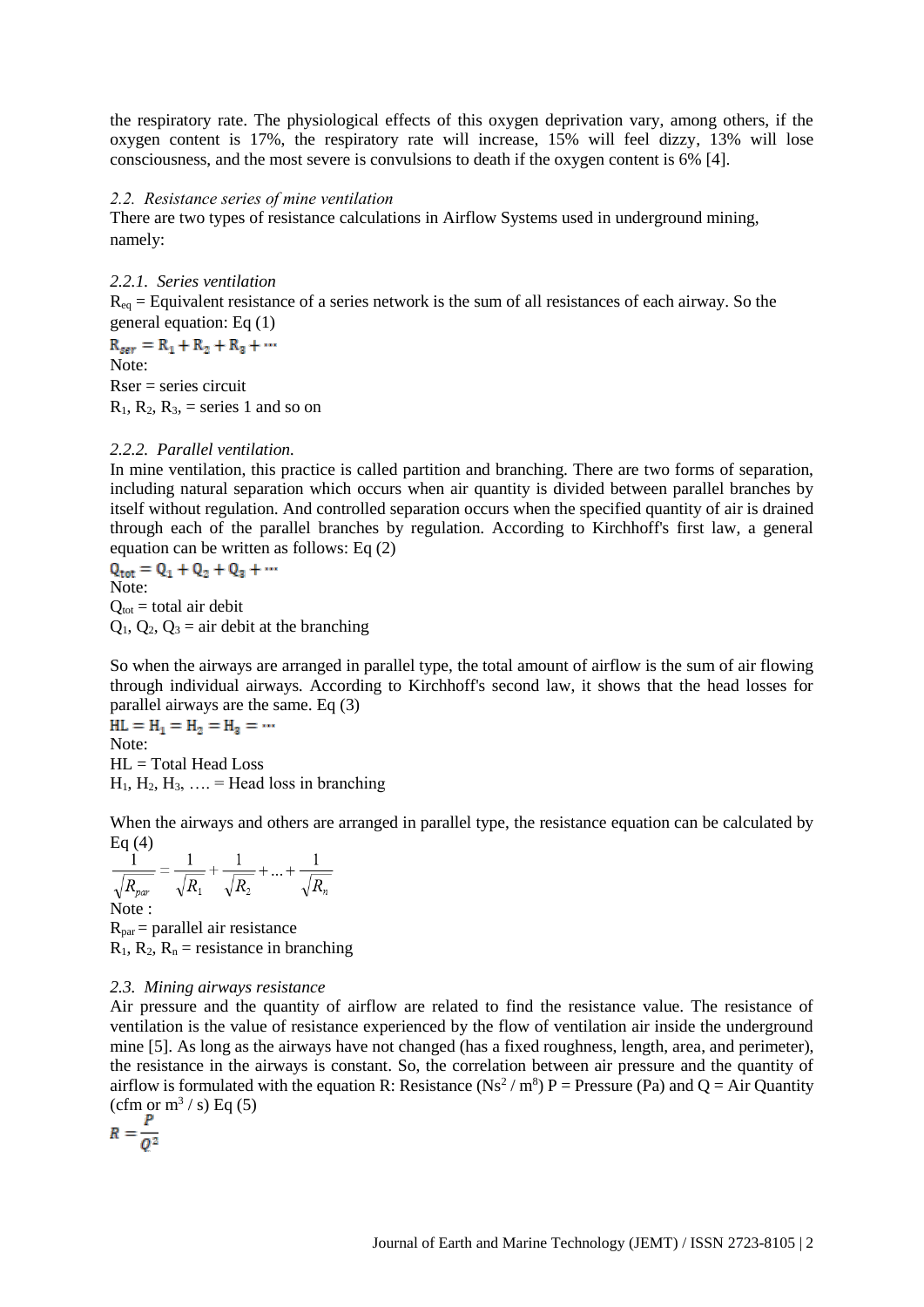## *2.4. Calculation of air quantity*

After getting the value of the air velocity and the surface area of the tunnel drift, it can be calculated the air quantity that passes through the tunnel. To measure the air quantity passing through the tunnel, it can be calculated by the equation  $Q = \text{air quantity (m}^3 / s)$ ,  $V = \text{air velocity (m / s)}$ , and  $A = \text{area (m}^2)$ . Eq (6)

 $Q = V.A$ 

### *2.5. Head loss calculation*

Head loss is the loss of air debit that occurs due to velocity (Hv), friction (Hf), and bends or channel size changes (Hx). Head loss is the sum of friction loss and shock loss, then: Eq  $(7)$  $HI = Hf + Hx$ 

### Head Velocity

Although it is not a head loss, technically it can be considered as a loss. Head velocity is a function of airflow velocity, which Hv = velocity head, V = velocity of flow (fps),  $g =$  acceleration of gravity (ft /  $dt^2$ ) Eq  $(8)$ 

 $Hv = (V^2) / (2g)$ 

#### Friction loss

It is a function of the velocity of airflow, the roughness, configuration, characteristics, and dimensions of the tunnel. The equation of fluid mechanics (Darcy-Weisbach) for calculating friction loss under circular conditions is [9]

 $H = f (L/D) x (V2/2g)$ 

Which Hl is the head loss (ft) of the fluid, L is the length (ft), D is the diameter (ft), V is the velocity (fsp) and f is the coefficient of friction. For friction loss in mine ventilation (known as the Atkinson formula), which R = Resistance (Ns<sup>2</sup> / m<sup>8</sup>), L = length of airways (ft or m), Per = Perimeter of channels (ft or m),  $K =$  Friction Factor (kg / m<sup>3</sup>),  $A =$  area (ft<sup>2</sup> or m<sup>2</sup>)

Shock loss

Shock loss occurs as a result of changes in flow direction in the channel or cross-sectional area of the air channel and addition to friction losses. Although the quantity is only about 10% - 30% of the total head loss in mine ventilation, it must still be considered. Which  $Hx = \text{Shock loss}, X = \text{shock loss factor}$ [5] .Eq (11)

 $Hx = X Hv$ 

Length equivalent (Leq) is a representation of shock loss due to bends, branches, widening or narrowing, and so on. The value of the equivalent length can be seen in table 1.

|    | Table 1. Equivalent length values [7]  |      |     |  |  |  |  |
|----|----------------------------------------|------|-----|--|--|--|--|
| No |                                        |      | Le  |  |  |  |  |
|    | Airways Type                           | (ft) | (m) |  |  |  |  |
| 1  | Turns, Sharp angles, Rounded           | 3    | 1   |  |  |  |  |
| 2  | Turns, Sharp angles, Tapered           | 150  | 45  |  |  |  |  |
| 3  | Turns, Angle 90 <sup>0</sup> , Rounded | 1    | 1   |  |  |  |  |
| 4  | Turns, Angle 90 <sup>0</sup> , Tapered | 70   | 20  |  |  |  |  |
| 5  | Turns, Blunt angle, Rounded            | 1    | 1   |  |  |  |  |
| 6  | Turns, Blunt angle, Tapered            | 15   | 5   |  |  |  |  |
| 7  | Airway inlet                           | 20   | 6   |  |  |  |  |
| 8  | Airways outlet                         | 65   | 20  |  |  |  |  |
| 9  | Narrow path gradually                  |      | 1   |  |  |  |  |
| 10 | Narrow path directly                   | 10   | 3   |  |  |  |  |
| 11 | Extend path gradually                  |      | 1   |  |  |  |  |
| 12 | Extend path directly                   | 20   | 6   |  |  |  |  |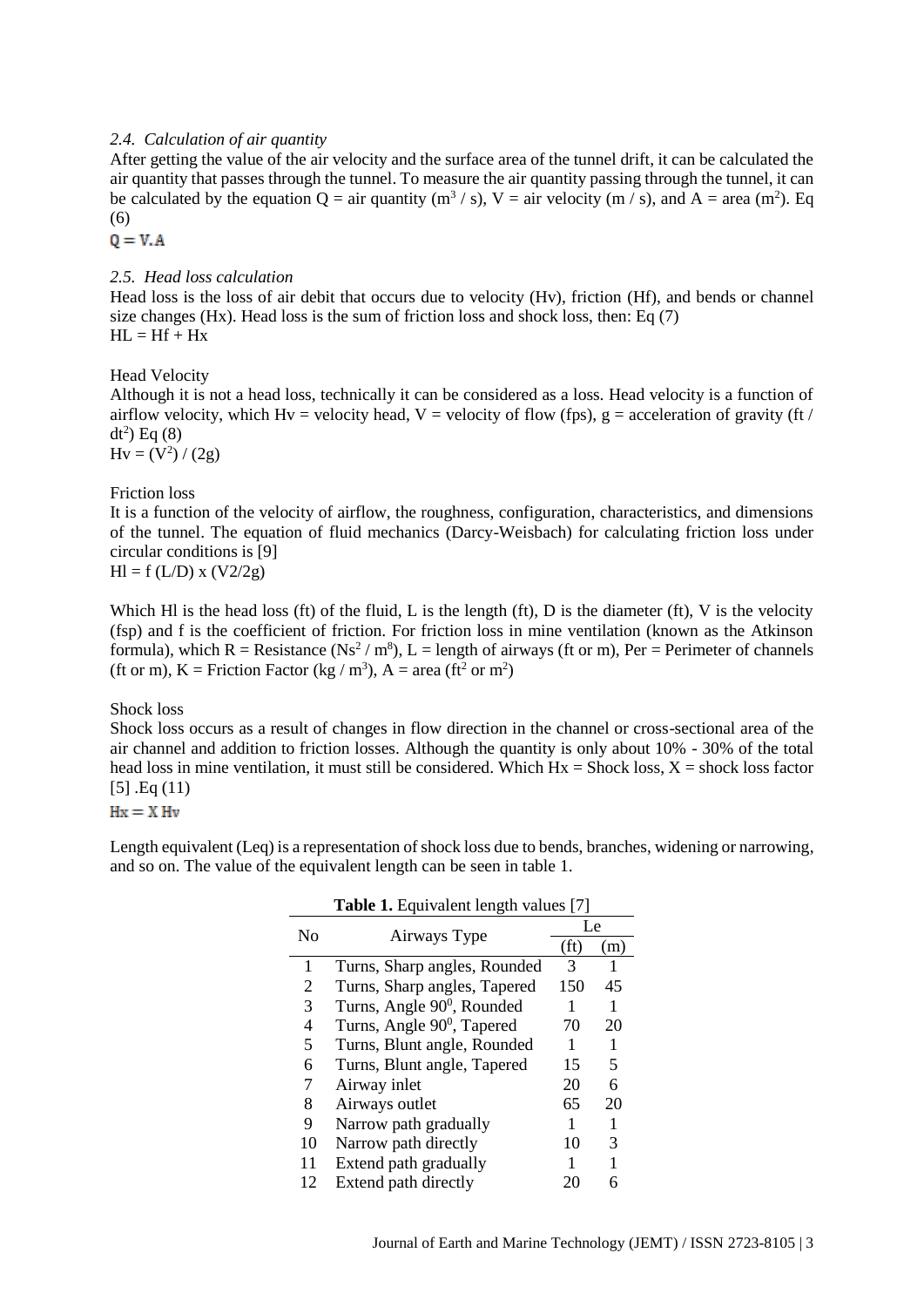| 13 | Straight splitting     | 30  | 10 |
|----|------------------------|-----|----|
| 14 | $90^{\circ}$ splitting | 200 | 60 |
|    | 15 Straight junction   | 60  | 20 |
| 16 | $90^0$ Junction        | 30  | 10 |

#### **3. Methodology**

This research was conducted in several stages, namely literature study, data collection, and data processing. Research data were processed using ventilation software. For more details, the research flowchart can be seen in the figure below (figure 1)



**Figure 1.** Research flowchart

## **4. Result and discussion**

#### *4.1. Auxiliary fan*

There are several types of auxiliary fans that PT Freeport Indonesia has, but for W Undercut itself according to the concept of Preliminary Ventilation Requirements DMLZ W Undercut PTFI only will use Auxiliary Fan Spendrup 125-0800-1800, 150 HP to flow the air from the Intake Raise to Drift. One of the advantages of having an auxiliary fan is to help the main fan so that it generates additional total flow compared to only using the main fan [8]. Each fan flows air to two drifts. The auxiliary fan installed on this raise serves to appeal air because the air cannot flow according to the air quantity air that is expected.



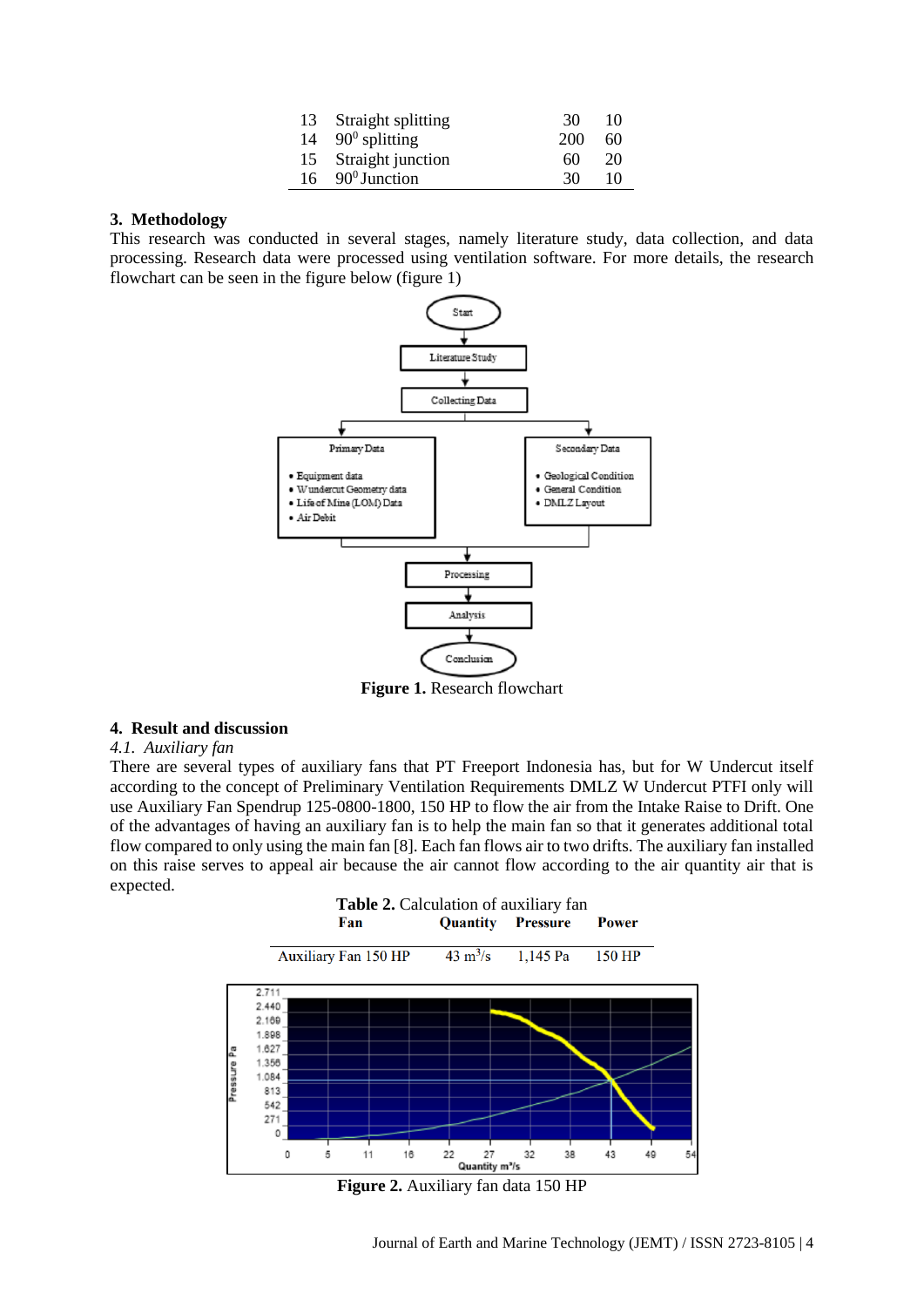### *4.2. Airflow budget*

Airflow Budget can be calculated based on the number of equipment used plus the number of workers and also based on segments calculated by decreasing PTFI's Multi-Criteria Flow Requirements. Calculation of airflow budget is very important in planning ventilation systems to analyze and provide airflow budget for equipment and people who work in development activities and others. To determine air requirements further based on equipment and workers as well as air requirements in development activities can be seen in table 3 and 4 below

|                |                    |                     |          | Opt.                    |                      | Air Flow $m^3/s$ |
|----------------|--------------------|---------------------|----------|-------------------------|----------------------|------------------|
| N <sub>0</sub> | <b>Description</b> | Type                | Quantity | <b>Factor</b><br>$(\%)$ | <b>Power</b><br>(kW) | PTFI             |
|                |                    |                     |          |                         |                      |                  |
|                | Drill              | Axera 6 jumbo drill | 2        | 50                      | 111                  | 8,9              |
|                |                    | Axera 7 jumbo drill | 2        | 50                      | 111                  | 8,9              |
|                |                    | Cabolter DL 43I-7   | 2        | 50                      | 110                  | 8,8              |
| $\overline{2}$ | Utility            | Jaxon maxijet 0400  | 2        | 30                      | 140                  | 6,7              |
|                |                    | A-64 Boom Truck     |          | 50                      | 129                  | 5,2              |
| 4              | Loader             | <b>CAT R1700</b>    | 3        | 80                      | 263                  | 50,5             |
| 5              | Worker             | Operator            | 21       |                         |                      | 0.63             |
|                |                    | <b>TOTAL</b>        |          |                         |                      |                  |

| Table 3. Air requirements by equipment and workers [9] |  |  |  |
|--------------------------------------------------------|--|--|--|
|--------------------------------------------------------|--|--|--|

Note: Air requirements for equipment based on PTFI Ventilation Design Criteria are converted from kW to HP (House Power)

| <b>Table 4.</b> Air requirements based on development faces |              |       |             |                                          |                                          |  |
|-------------------------------------------------------------|--------------|-------|-------------|------------------------------------------|------------------------------------------|--|
| <b>W</b> Undercut                                           | Faces active |       | Total faces | <i>Airflow per faces,m<sup>3</sup>/s</i> | Total <i>Airflow</i> , m <sup>3</sup> /s |  |
|                                                             | North        | South |             |                                          |                                          |  |
| Development                                                 |              |       |             |                                          | 180                                      |  |
| TOTAL                                                       |              |       |             | 180                                      |                                          |  |

*Note: Preliminary Ventilation Requirements DMLZ W Undercut 12 Faces = 6 Intake Fans Running, airflow per faces =*  $15 \text{ m}^3\text{/s}$ *.* 

Air requirements for W Undercut level based on equipment and workers for development  $\pm$  90 m3 / s and air requirements based on faces that have been conceptualized in the Preliminary Ventilation Requirements DMLZ W PTFI Undercut for each active development face 15 m3 / s, with a calculation of 6 faces in the north and 6 faces in the south so that air requirements in the north are 90 m3 / s and in the south 90 m3 / s with a total of 180 m3 / s. To create safe working conditions, the results of the calculation of the highest air requirements are used, based on the face. To find out the geometry of the design of W Undercut can be seen in table 5.

**Table 5.** W undercut geometry (preliminary ventilation DMLZ W undercut PTFI)

| Standard F Width 5.5 m |
|------------------------|
|                        |
|                        |
|                        |
|                        |
|                        |
|                        |
|                        |
| Standard D Width 4.4   |